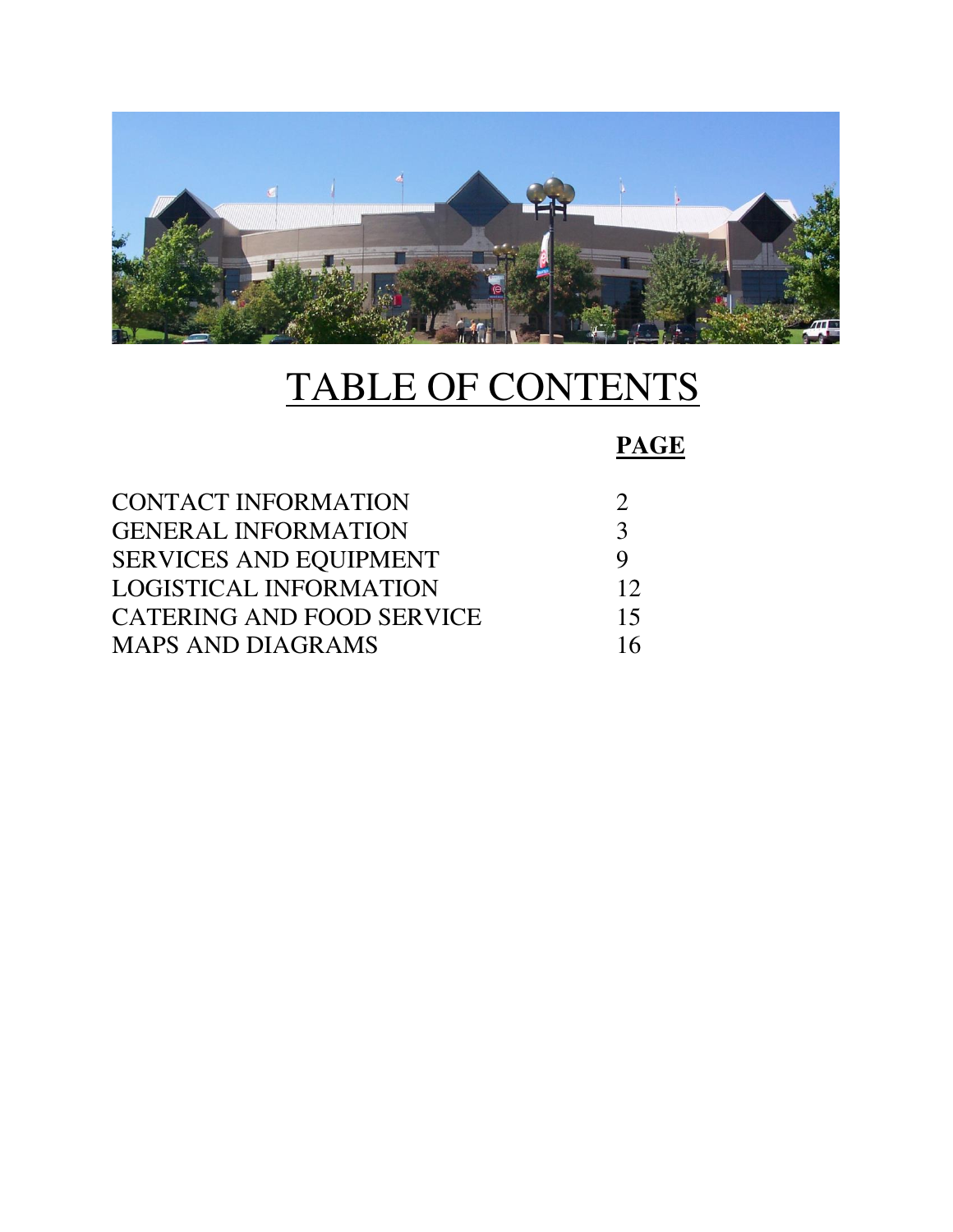# Contact Information

**Show Me Center 1333 North Sprigg Street Cape Girardeau, MO 63701**  Telephone…...573-651-2297 Fax…..............573-651-5054 Website……...www.showmecenter.biz



## **Show Me Center Personnel 2021 2022 2023**

Wil Gorman –Director<br>Jim Barbatti – Assistant Director / Operations Director *ibarbatti@semo.edu* Jim Barbatti – Assistant Director / Operations Director Becky Vetter – Business Manager<br>
Josh Hanlon – Marketing Director<br>
<u>jhanlon@semo.edu</u> Josh Hanlon – Marketing Director Abbie Jo Vander Bol – Events Supervisor [ajvanderbol@semo.edu](mailto:ajvanderbol@semo.edu) Jennifer Karnes –Box Office Manager [jkarnes@semo.edu](mailto:jkarnes@semo.edu) Janet Ciarniello – Office Manager [jciarniello@semo.edu](mailto:jciarniello@semo.edu)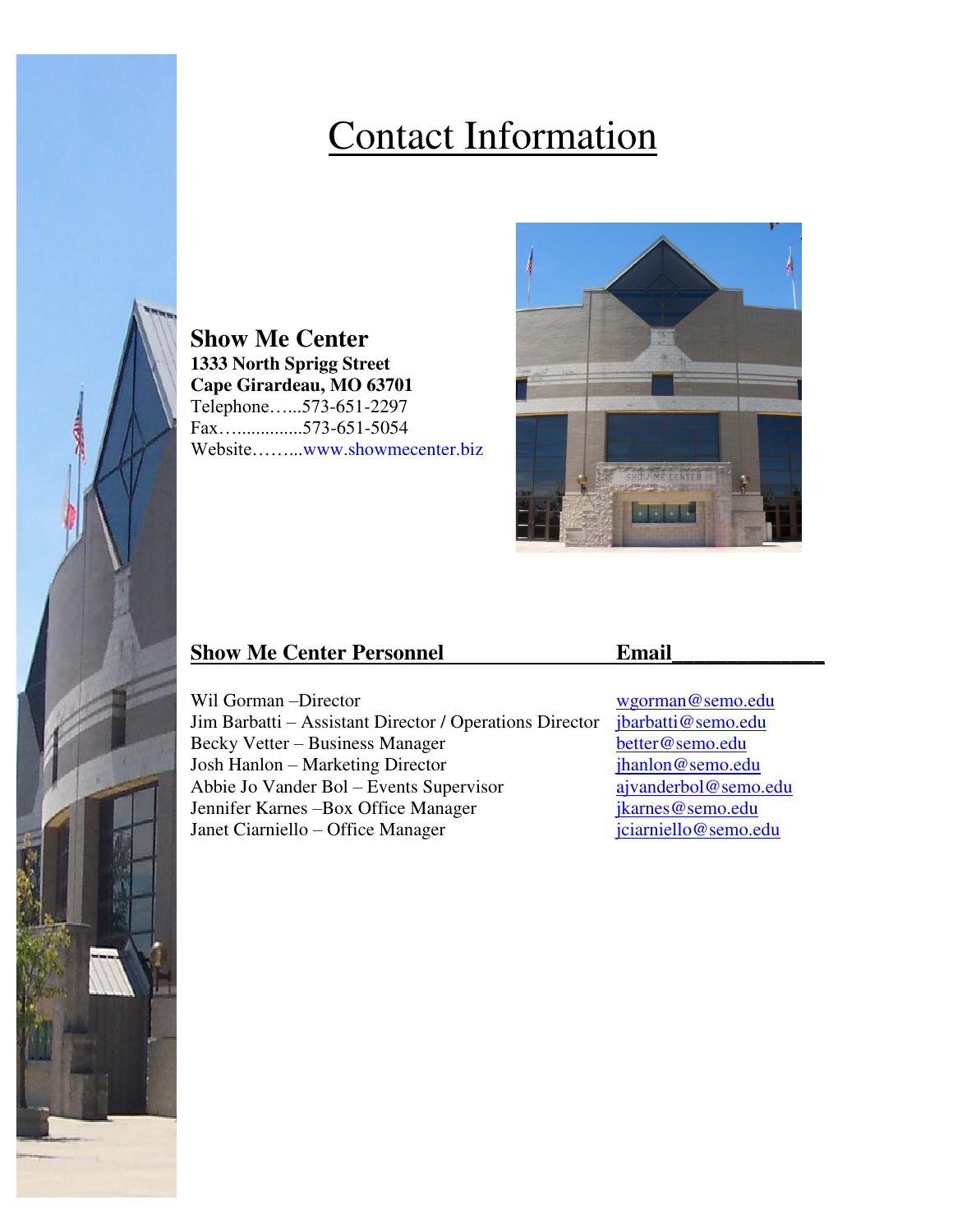# General Information

## **WELCOME TO THE SHOW ME CENTER**

The Show Me Center is a multipurpose facility located on the campus of Southeast Missouri State University in Cape Girardeau, Missouri. Since opening our doors in 1987, this joint project between the City of Cape Girardeau and the State of Missouri, has matured into a regional facility serving the 250,000 residents of Southeast Missouri, Southern Illinois, and Western Kentucky. The Show Me Center, which annually hosts 250 meeting room and 160 arena events, is an entertainment, meeting, and gathering center.

Cape Girardeau, nestled in the rolling hills of Southeast Missouri, enjoys a mild climate. With nearly 1,000 first class hotel rooms and over 100 varied restaurants, Cape Girardeau can easily accommodate small to mid-sized event groups. Movie theaters, shopping malls, golf courses, and historic sight seeing are all available as Cape Girardeau provides an ideal setting for regional conventions, exhibitions, and trade shows.

Consisting of a 7,000-seat arena, three concourses and six meeting rooms, the Show Me Center was designed with flexibility in mind. Telescopic lower level arena seating allows for a wide assortment of arena configurations and ease in changeover from event to event. With its retractable seating, the arena can be transformed into a 32,000 square foot exhibit hall in mere hours. Not only can large arena events take place on successive evenings, but the building's design allows for multiple events to take place simultaneously.

The Show Me Center's meeting rooms offer even further flexibility. Their foldaway walls provide versatile space to accommodate groups from 10 to 300. With wall to wall carpeting, a built-in public address system, air conditioning and adjustable lighting, these rooms are the perfect location for meetings, receptions, banquets and seminars.

The Show Me Center is the home court for the Southeast Missouri State University Redhawks NCAA division one men and women's basketball teams. Many of the best known names in the music industry have graced the Show Me Center's stage. In addition to sporting events and concerts, the Show Me Center plays host to consumer and trade shows, banquets, conventions, family shows, meeting, and much more.

The Show Me Center is conveniently located near the geographical center of the United States midway between Memphis, TN and St. Louis, MO. Easily accessible by ground from Interstates 55 and 57 and by air from the Cape Girardeau airport, the Show Me Center and its service-oriented staff provide an ideal setting for your next event.

The Show Me Center has earned a national reputation for service and flexibility, winning the Facility and Event Management PRIME SITE AWARD.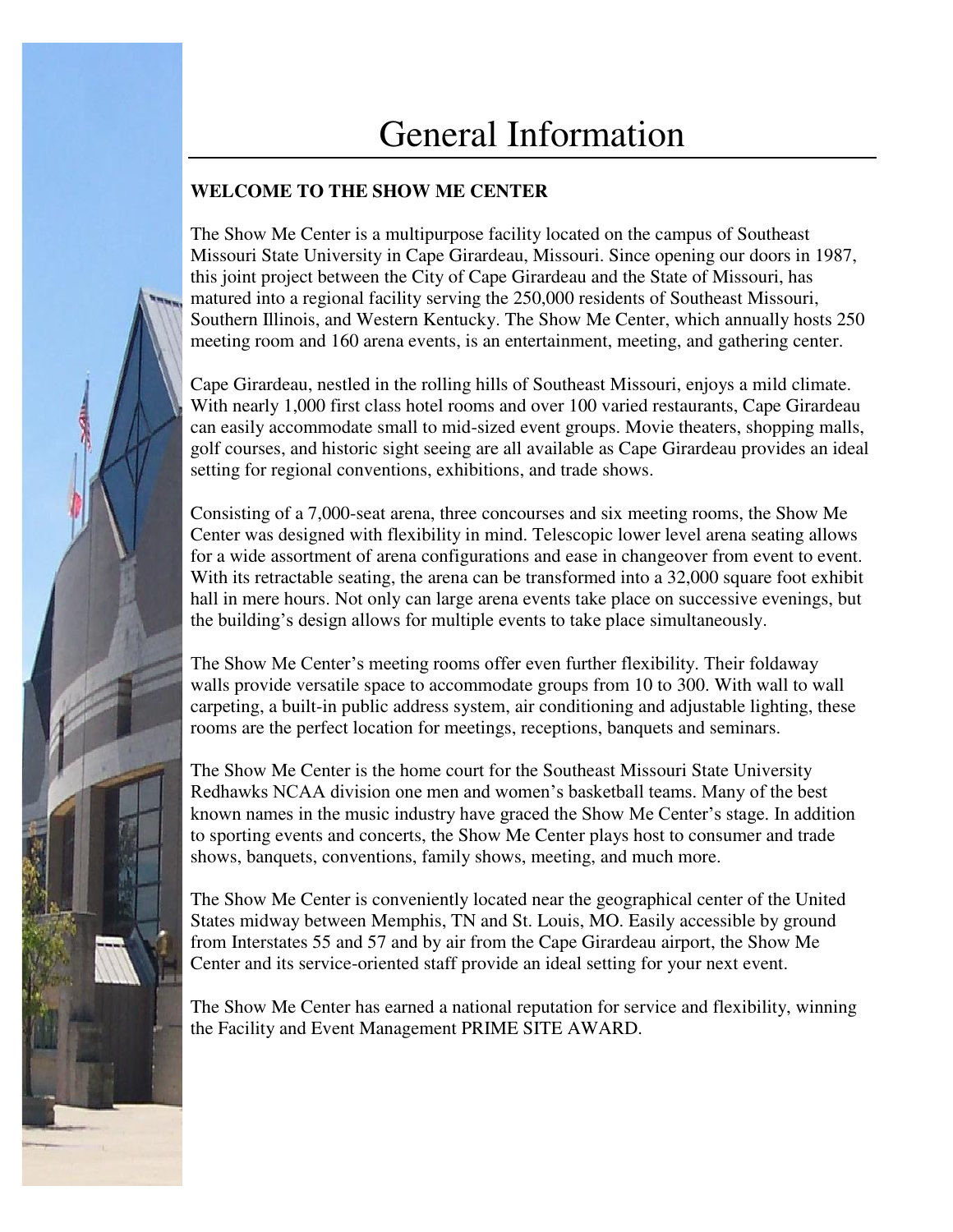## **OUR LOCATION**

١

Located in Cape Girardeau on the campus of Southeast Missouri State University, the Show Me Center is a regional facility serving the 250,000 residents of the Southeast Missouri, Southern Illinois, and Western Kentucky region. This area is serviced by interstate and regional highways, airlines, bus lines, and shipping via the Mississippi River. The Paducah, KY – Cape Girardeau, MO – Harrisburg, IL market is ranked as the nation's 77th largest metropolitan area.

## How to reach the Show Me Center:

**By Land**: Cape Girardeau is a "bridge city" making interstate travel across the Mississippi River both convenient and practical. From Illinois, Interstate 57 and U.S. Highway 3 lead to Route 146 and the Bill Emerson Memorial Bridge. From Kentucky, U.S. Highway 60 provides easy access to Highway 3 and the 146 bridge. Interstate 55 provides a major throughway for all Missouri north and southbound traffic with three exits at Cape Girardeau.

**By Air**: The Cape Girardeau Municipal Airport is a short 10 minutes from the Show Me Center. Major airlines and intra-state air services fly to Cape Girardeau on a daily basis. Charter service, air freight and air ambulance services are also available. International service is available through Lambert Field in St. Louis. Regularly scheduled limo service runs from St. Louis to Cape Girardeau.

**By Sea**: Yes, Cape Girardeau, the world's only inland "cape", is located on the mighty Mississippi River. Riverboats form St. Louis and Memphis make scheduled stops throughout the year in downtown Cape Girardeau.

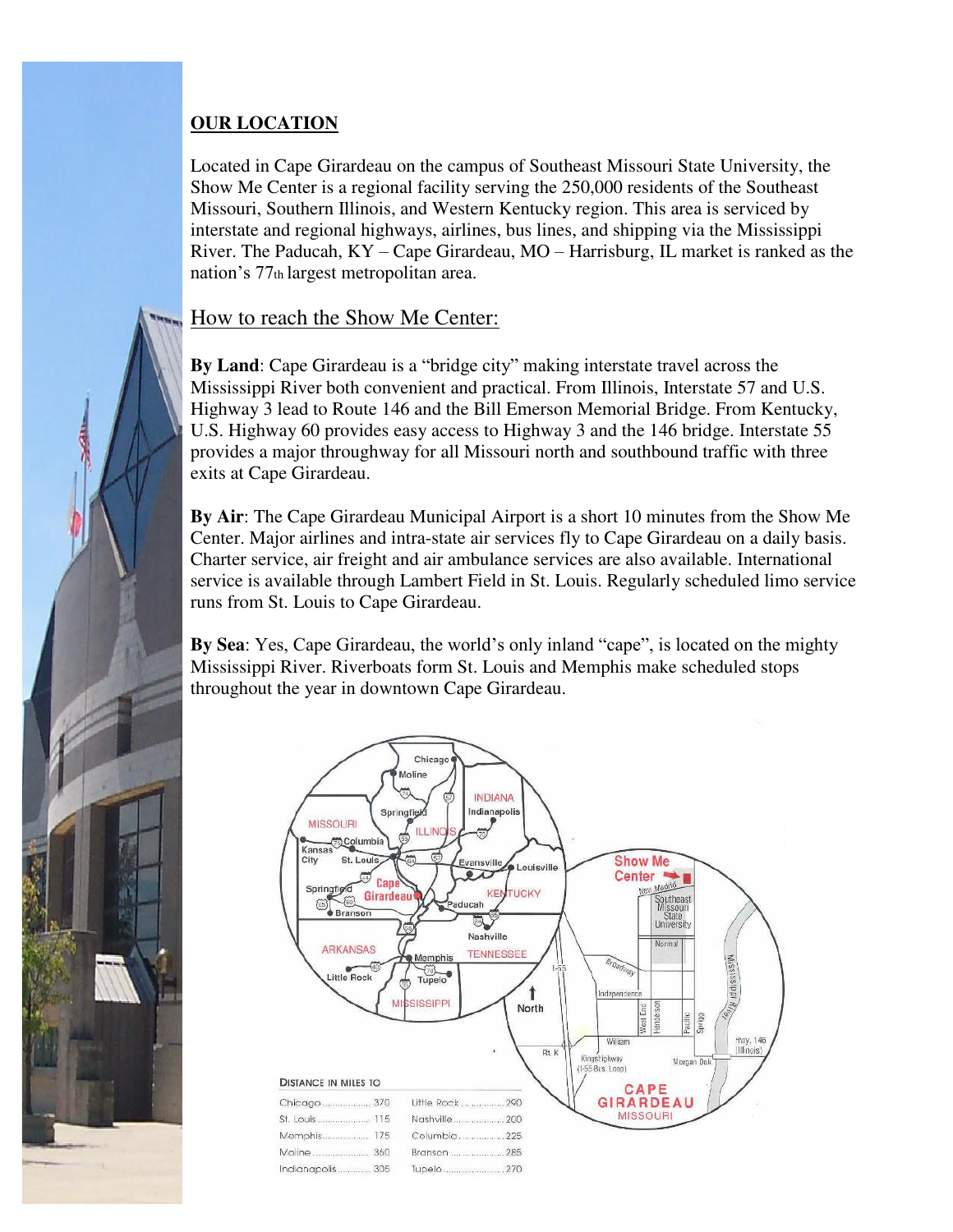## **PARKING**

The Show Me Center has over 1500 parking spaces on site, accessible from both Sprigg and New Madrid streets, and an additional 1867 parking spaces located nearby for the use of patrons during events. Handicapped parking is located on the North Parking Lot. We have 47 designated disabled spaces, many of which are van accessible. All events are subject to a facility fee, which covers the cost of parking. On rare occasions when the facility fee is not included in the ticket price, there will be a per car fee collected on site. There is not a parking charge for Southeast Missouri State University sporting events or *most* non-entertainment programming.

## **AIRPORTS**

Ļ

Cape Girardeau Regional Airport (CGI) is owned by the City of Cape Girardeau. Located approximately five miles from downtown Cape Girardeau, the airport is easily accessible from Interstate 55. In addition, Greyhound bus service to the airport is available (flag-stop only). Car rental is also available at the airport via Hertz.

Cape Girardeau Airport Phone Numbers Cape Girardeau Regional Airport (CGI) 573-334-1212 Hertz Car Rental (Airport Location) 573-335-7013 Greyhound Bus Lines 800-231-2222

The nearest major airport to Cape Girardeau is Lambert International, located in St. Louis. Information on ground transportation from Lambert International to Cape Girardeau may be found online at [http://www.lambert-stlouis.com/.](http://www.lambert-stlouis.com/)

Lambert International Airport and Airline Phone Numbers Lambert International Airport 314-426-8000 America West 800-235-9292 American 800-433-7300 Continental 800-525-0280 Delta 800-221-1212 Frontier Airlines 800-432-1359 Northwest 800-225-2525 United 800-241-6522 US Airways 800-428-4322 Southwest Airlines 800-435-9792 Midwest Connect 800-452-2022 USA 3000 Airlines 877-872-3000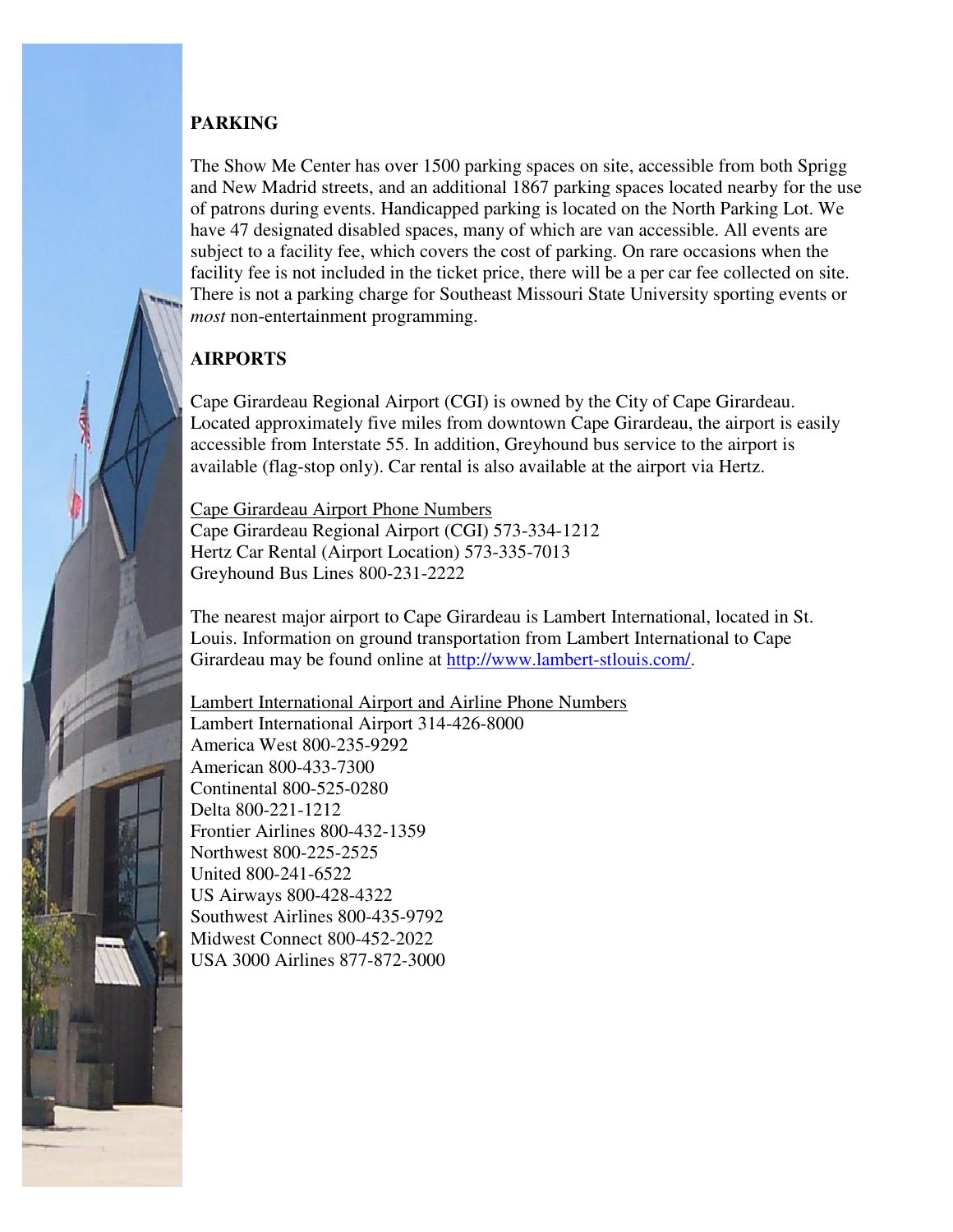## **GROUND TRANSPORTATION**

Cape Girardeau offers a varied selection of car rental companies in addition to taxi, shuttle, and limousine service.

Car Rental Enterprise Rent-a-Car 800-736-8222 Hertz Rent-a-Car 800-654-3131

Taxi Service Yellow Cab Company 573-335-5533

Shuttle Service Bootheel Area Rapid Transportation 573-335-0844

Limousine Service River City Limousine Service 573-243-2354 Rogers Limousine Service 800-496-5466 TLC Limo Service 866-257-7725

## **ACCOMMODATIONS**

The Show Me Center's PREFERRED HOTEL PARTNER is Drury Hotels

At Drury , the extras aren't extra.

Amenities Include:

- Free breakfast
- Free hot food and cold beverages at the 5:30pm kickback
- Free wireless internet access
- Free local and long distance calls
- Swimming Pools
- Exercise Rooms
- Plus more

l

• Pool and Hot Tub, indoor and heated

For reservations, click here or call 1-800-DRURYINN and ask for the Show Me Center promotion code #301079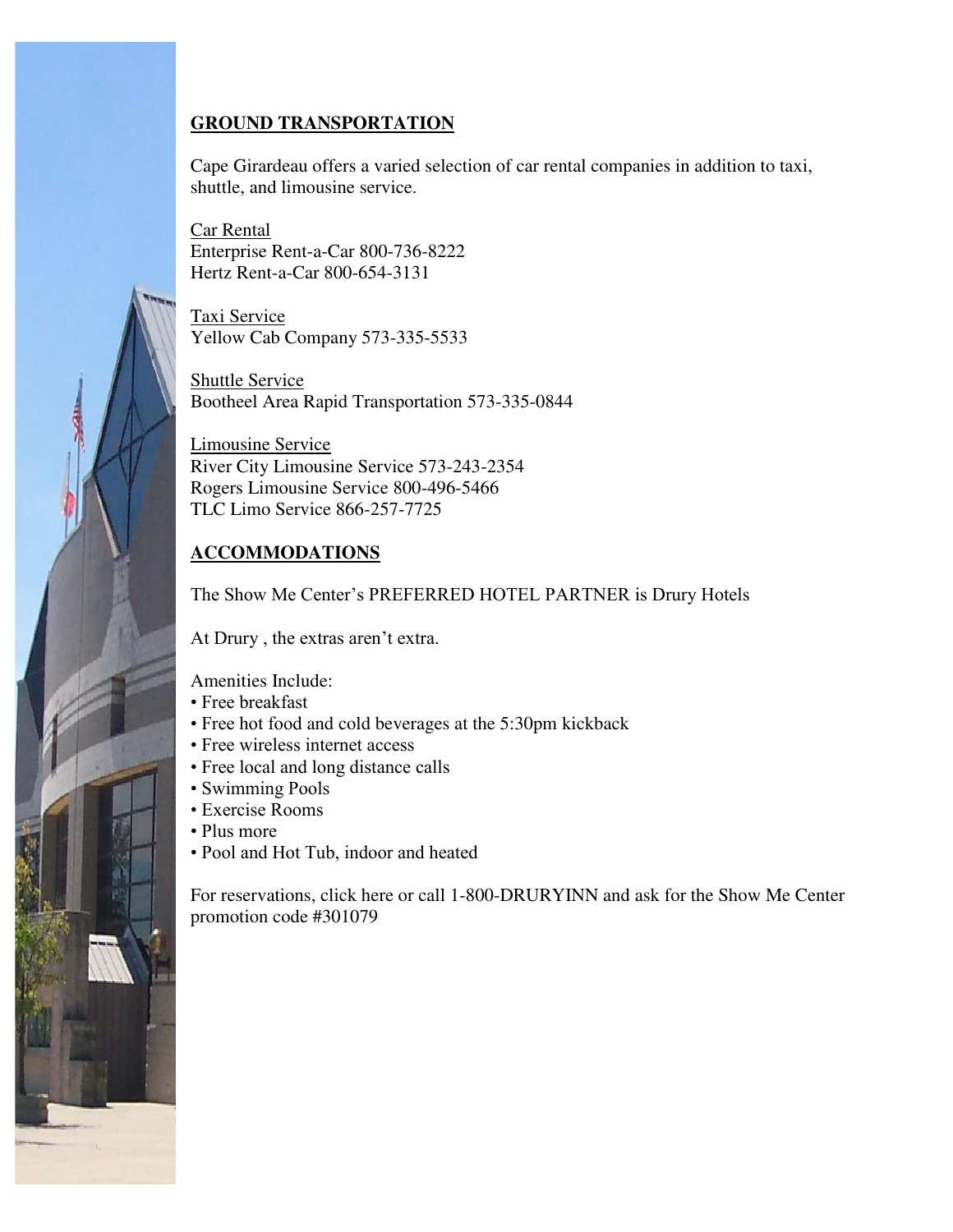## **Additional Accommodations Near Cape Girardeau Include:**

## Hotel/Motel

| Budget Inn                         | 573-334-2828 |
|------------------------------------|--------------|
| <b>Comfort Suites (Jackson)</b>    | 573-204-0014 |
| Hampton Inn                        | 573-651-3000 |
| Holiday Inn Express Hotel & Suites | 573-334-4491 |
| Pear Tree Inn                      | 573-334-3000 |
| Super 8 Motel                      | 573-339-0808 |
| Town House Inn                     | 573-335-2700 |
| <b>Auburn Place</b>                | 573-651-4486 |

## Bed & Breakfast

| Bellevue Bed & Breakfast   | 573-335-3302 |
|----------------------------|--------------|
| Neumeyer's Bed & Breakfast | 573-335-0449 |
| Rose Bed Inn               | 573-332-7673 |

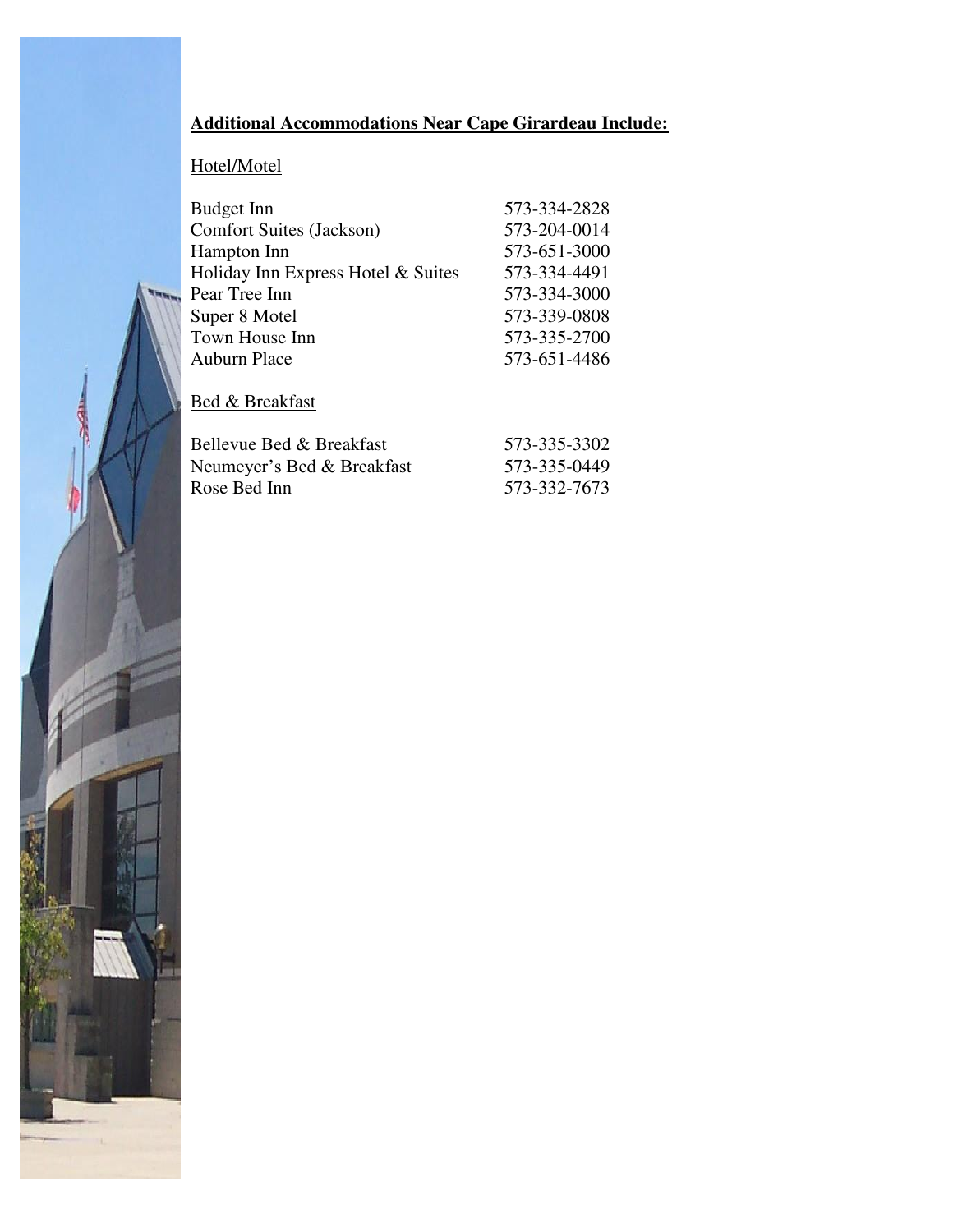## **LOCAL RESTAURANTS**

ł

Cape Girardeau is also home to many national and local restaurants which will appeal to even the most discriminating palate. From casual to formal, dining or drive-thru, the restaurants surrounding the Show Me Center will certainly satisfy. Many of our restaurants welcome large groups and arrangements to accommodate those groups may easily be made. (Important note: This list is **NOT** a list of approved caterer's for the Show Me Center.)

Here is a very short list of a few of the over 120 restaurants Cape Girardeau offers:

BG's Olde Tyme Deli & Saloon 573-335-8860 Broussard's Cajun Cuisine 573-334-7235 Buffalo Wild Wings Grill and Bar 573-334-9464 Celebrations Restaurant & Bar 573-334-8330 Chan's Chinese Restaurant 573-651-4455 Denny's Diner 573-334-3677 Dexter Bar-B-Que 573-334-9600 El Torero Restaurant 573-339-2040 Jimmy John's Gourmet Sandwich 573-335-8800 Pagliai's Pizza and Pasta 573-335-0366 Port Cape Girardeau 573-334-0954 Saffron Pan-Asian Restaurant 573-651-1398

Cape Girardeau also has a host of other fast food and national restaurants including: Applebee's, Burger King, Domino's Pizza, Hardee's, KFC, Little Ceasar's Pizza, McDonald's, Quizno's, Subway, Red Lobster and many more.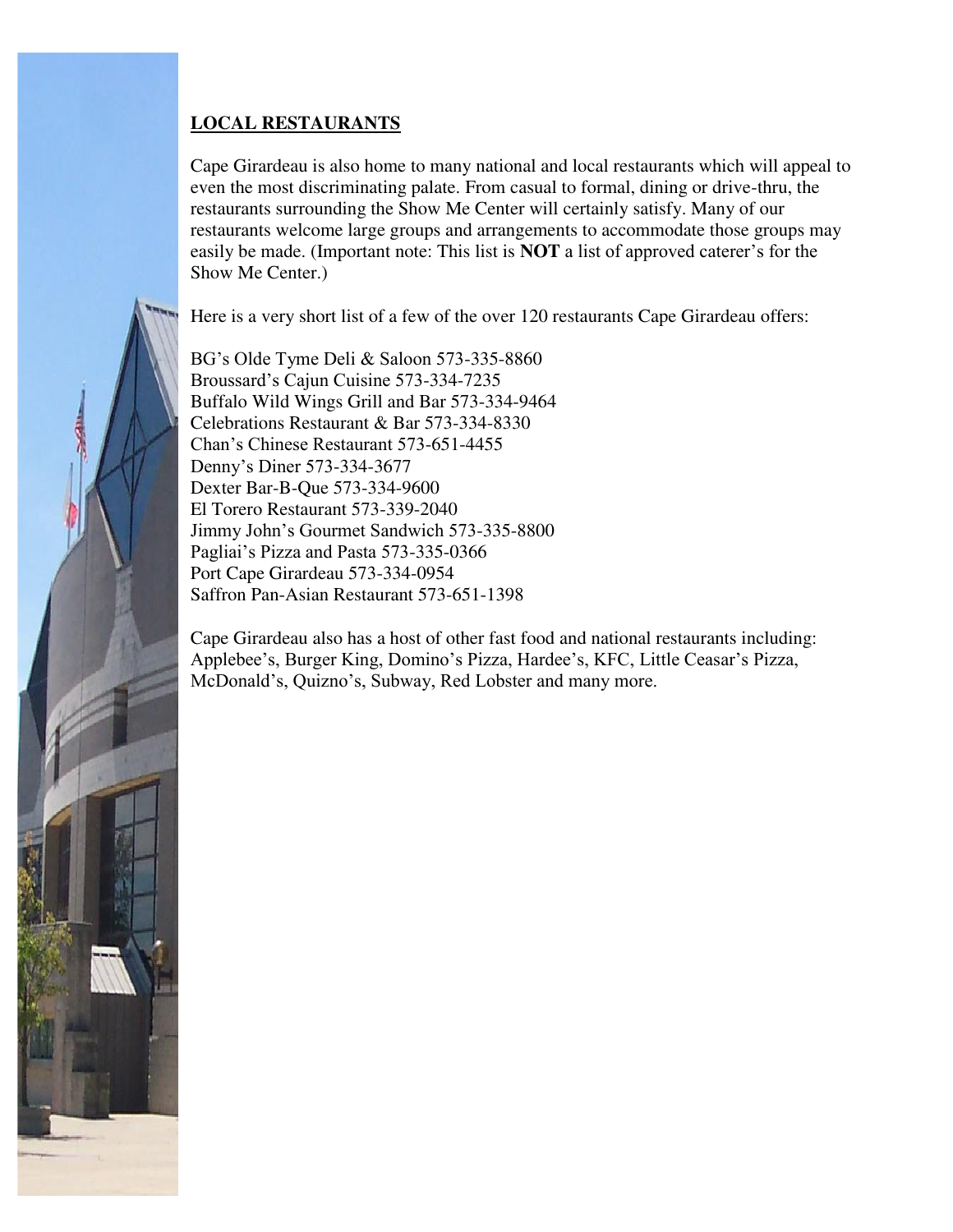# Services and Equipment

## **BOX OFFICE**

The Show Me Center offers complete professional box office service for all ticketed events. A partner with Tickets West, our network provides ticket printing and distribution, mail order service, box office and outlet sales locations, 24-hour phone service, VISA, Mastercard, and Discover orders and point of purchase sales support. Group sales programs are also available for major shows.

**Outlets**: All Tickets West outlets worldwide and via any internet access at www.showmecenter.biz.

**Group Sales**: A special marketing mailing list is available to shows offering group discount tickets. Contact the Box Office for complete details.

**Facility Fee**: A variable per ticket facility fee is added to the price of each ticket, generally ranging from \$2.50 - \$3.50.

**Box Office**: Open daily from 9 A. M. – 5 P. M. Monday – Friday for advance sales; through intermission day of show. "On Sale" date as requested by promoter. Tenant is responsible for paying advance sales expense; 4% of all box office credit card sales, day of show ticket seller expense, see **Services and Equipment Schedule** for complete expenses. Before tickets may go on sale or advertising/promotions begin, a properly signed building contract and minimum consideration must be received by the Show Me Center.

## **ADVERTISING/MARKETING SERVICES**

The Show Me Center offers advertising and marketing services to meet the needs of your event. For a small fee, an experienced, knowledgeable member of our staff will place media buys, negotiate promotional deals, and solicit sponsorships for your event. Please note all signage and displays must be approved by the Show Me Center prior to being assigned to an area. For additional information contact Josh Hanlon, Marketing Director, at 573-651-2297.

**Email Database (All Access Club)**: The Show Me Center offers our patrons email updates regularly. These emails contain upcoming event information, access to presales, special offers and much more. The Show Me Center offers this, at no cost, as a way to quickly reach over 15,000 customers for all Show Me Center shows and events.

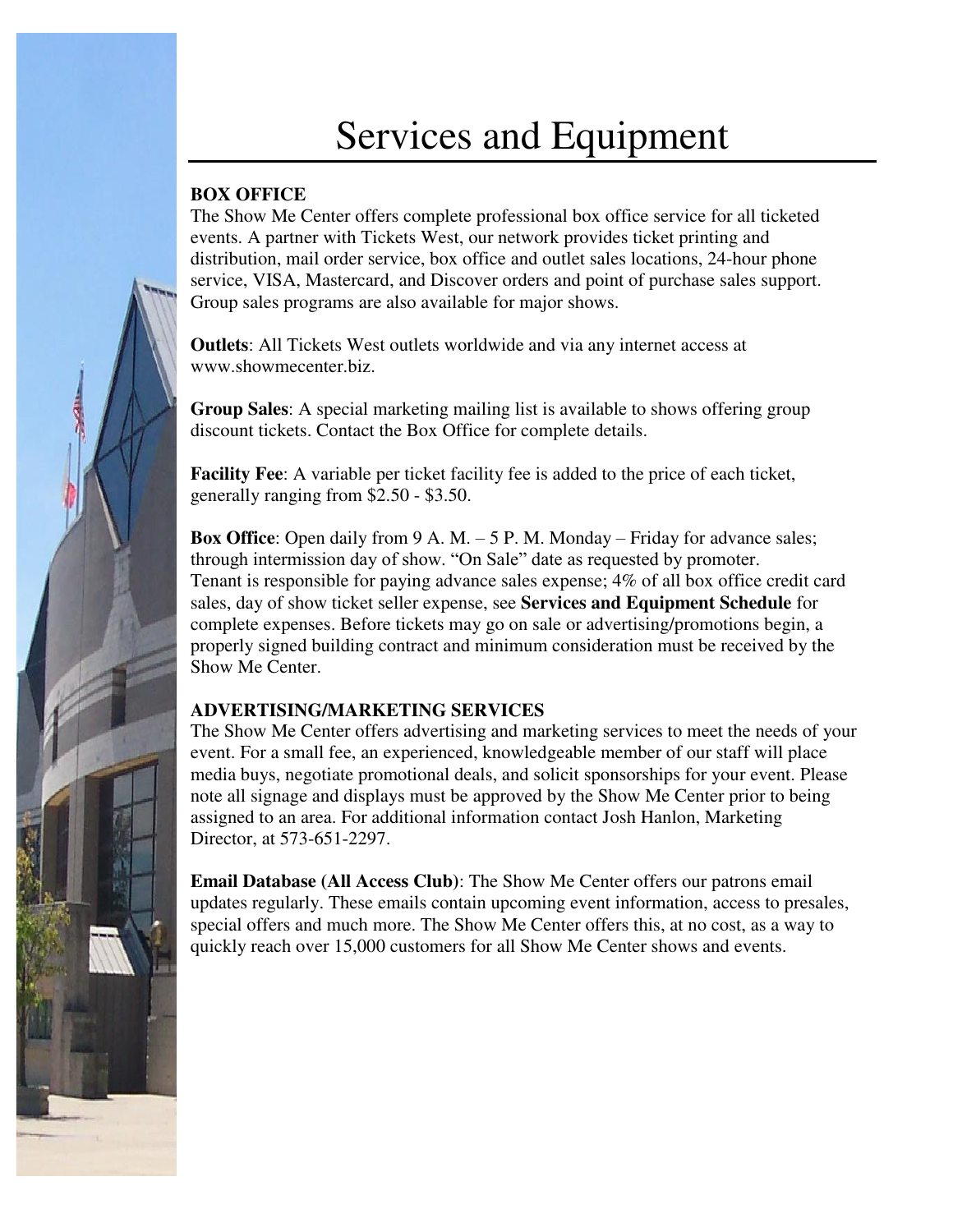## **RENTAL RATES**

| <b>EVENT TYPE</b>                                            | <b>SPACE</b>           | <b>RATE PER DAY</b>       |  |
|--------------------------------------------------------------|------------------------|---------------------------|--|
| <b>Spectator Event</b>                                       | Main Arena             | \$3,000 vs 12% of gross*  |  |
| Consumer/Exhibit Show                                        | Main Arena             | \$3,000 vs 12% of gross*  |  |
| <b>Trade Show</b>                                            | Main Arena             | \$3,000 vs 12% of gross*  |  |
| Convention                                                   | Main Arena             | \$3,000                   |  |
| <b>General Meeting</b>                                       | Main Arena             | \$3,000                   |  |
| Meeting Room                                                 | 1 Meeting Room         | \$150 per day             |  |
| Meeting Room                                                 | 2 Meeting Rooms        | \$275 per day             |  |
| Meeting Room                                                 | 3 Meeting Rooms        | \$375 per day             |  |
| President's Room                                             | Meeting Room           | \$75 per day              |  |
| Media Room                                                   | Meeting Room           | \$55 per day              |  |
| Multi-purpose Room                                           | Meeting Room           | \$75 per day              |  |
| Conference Room                                              | Meeting Room           | \$40 per day              |  |
| Banquets/Exhibits                                            | <b>Upper Concourse</b> | \$200 per day / concourse |  |
| Load in / Load out                                           | All Areas              | 70% of base rate          |  |
| Rehearsals                                                   | All Areas              | 70% of base rate          |  |
| <b>Second Performances</b>                                   | All Areas              | (Negotiable)              |  |
| All Events Exterior Space \$0.07 per square foot             |                        |                           |  |
| *After sales tax, whichever is greater Sales Tax rate 7.975% |                        |                           |  |

## **DEFINITIONS, POLICIES, AND PROCEDURES**

All additional services, equipment, and personnel are considered tenant expenses as listed in the **Services and Equipment Schedule**.

## **NO FOOD OR BEVERAGES**

may be sold or distributed without prior written approval of the Show Me Center management. A list of approved caterers is available through the Business Office.

## **COMPUTERIZED MARQUEE**

service is provided free of charge for all major events during "on sale" periods. Other events receive marquee exposure as space permits.

#### **MAIN ARENA SPECTATOR**

**EVENTS**, defined as events wherein admission fees are charged, are subject to complete settlement of expenses including set-up fee, reset fee and utility charges as listed in **Services and Equipment Schedule**.

**ALL NOVELTY SALES** are subject to the following:

**30% COMMISSION** after sales tax includes supervisor, professional sellers and locations with set up. The Show Me Center reserves the right for approval of any booking. **Prices may change without notice**.

*All Time Periods are 8 A.M. to Midnight*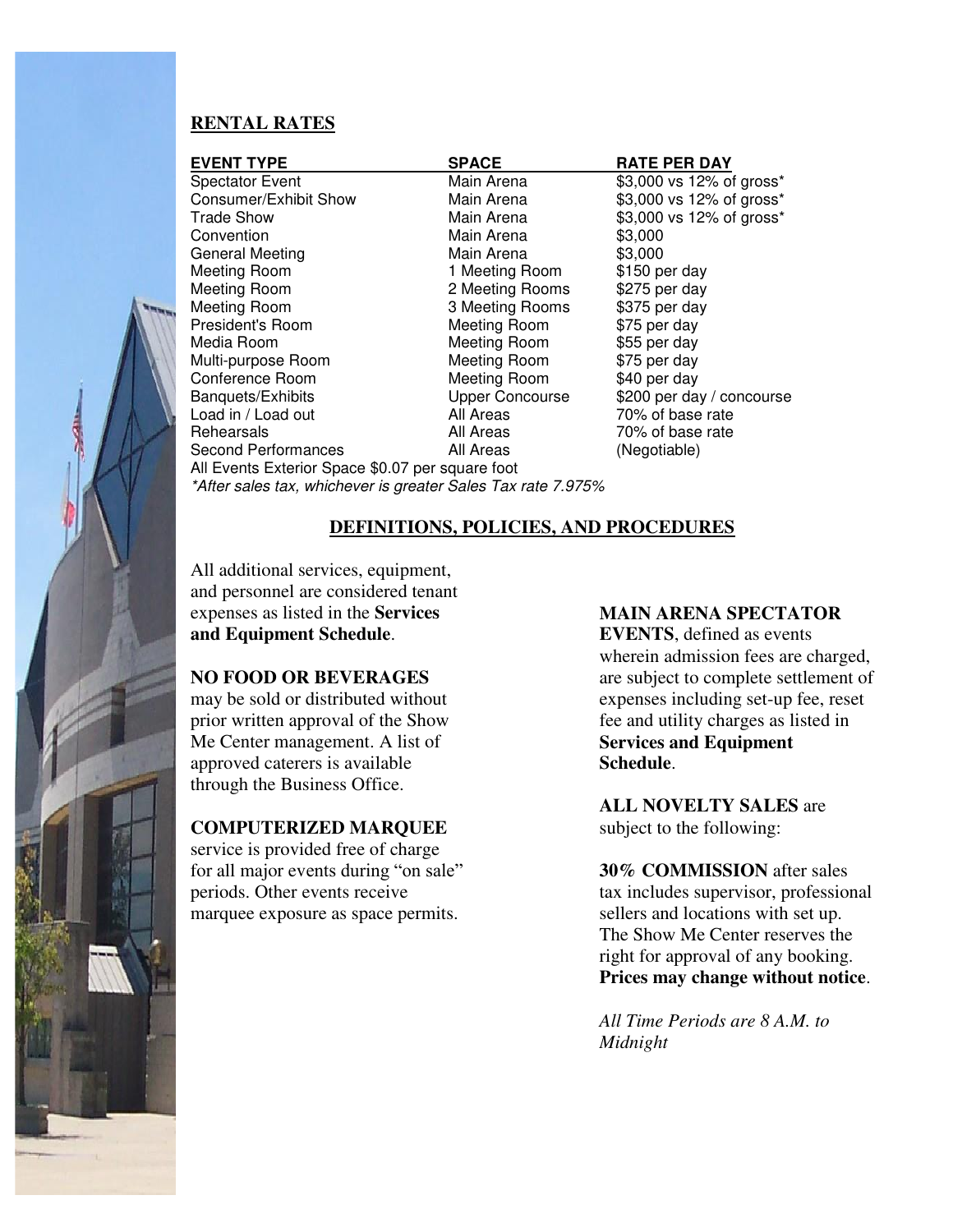## **Service & Equipment Schedule**

#### **Hourly Personnel**

| Audio Visual Tech/ house lights | \$25.00       | Rigger (4 hr min)        | \$45.00 |
|---------------------------------|---------------|--------------------------|---------|
| Electrician                     | \$50.00       | Stagehand                | \$15.00 |
| <b>Forklift Operator</b>        | \$15.00       | Stage Manager            | \$22.00 |
| House Light Operator            | \$25.00       | <b>Ticket Seller</b>     | \$10.00 |
| <b>Spotlight Operator</b>       | \$18.00       | <b>Ticket Taker</b>      | \$9.00  |
| <b>Medical Personnel</b>        | \$125.00      | <b>Ticket Supervisor</b> | \$20.00 |
| <b>T-Shirt Security</b>         | \$14.00       | Usher                    | \$9.00  |
| <b>Uniformed Security</b>       | \$28.00       | <b>Coat Check</b>        | \$9.00  |
| Runner                          | \$12.00       | Wardrobe                 | \$15.00 |
| First Aid (Certified Nurse)     | \$125.00/Flat | Delivery/Operations      | \$20.00 |
| <b>Parking Attendant</b>        | \$12.00       | <b>Event Manager</b>     | \$22.00 |

*Note: All rates are based on a 3-hour minimum except where noted and are subject to change without notice* 

#### **Daily Equipment Charges**

| <b>Basketball Floor With Goals</b> | \$800.00  | Piano                          | \$25.00  |
|------------------------------------|-----------|--------------------------------|----------|
| Converstion Cost (Estimated)       | \$1600.00 | Exhibit Curtain (running foot) | \$3.00   |
| Pipe Booth (10' X 10')             | \$50.00   | Cloth Table Covers (Each)      | \$5.50   |
| Exhibit/Display Table              | \$9.50    | Cloth Table Skirts (Each)      | \$13.00  |
| Spotlight (Supertrouper)           | \$175.00  | <b>Stage Skirts</b>            | \$20.00  |
| Forklift                           | \$175.00  | TV (Monitor)                   | \$25.00  |
| 12' X 9' Video Screen              | \$150.00  | Telephone (local access)       | \$125.00 |
| 17' X 12' Video Screen             | \$200.00  | <b>LCD Projector</b>           | \$175.00 |
| Podium                             | \$30.00   | Large LCD Projector            | \$500.00 |
| Towel Rental (each)                | \$4.50    | Portable Barricade (80')       | \$800.00 |
| <b>Bike Rock Barricade</b>         | \$10.00   | Lapel Mic                      | \$45.00  |
| Portable Riser (4' X 8')           | \$20.00   | <b>Riser Steps</b>             | \$5.00   |
| DVD/CD Player (Each)               | \$20.00   | <b>LAN Connection</b>          | \$100.00 |
| Portable Stage Right (60' X 40')   | \$800.00  | Laptop Computer                | \$125.00 |
| Portable Dance Floor (18' X 18')   | \$200.00  | Flip Charts w/ Pens            | \$25.00  |
| Show Me Shows agency fee           | $10\%$    | <b>Small Sound System</b>      | \$100.00 |
| Walkie Talkies (per day)           | \$10      | Easels (Each)                  | \$10.00  |

*Note: Other equipment quotes are available at prevailing rates upon request* 

#### **Services**

| <b>Box Office Fee</b> | Includes advance sales, outlets, mail orders and 24-hour phone line      | \$600 per week |
|-----------------------|--------------------------------------------------------------------------|----------------|
| <b>Credit Card</b>    |                                                                          |                |
| <b>Sales</b>          | 4% service charge on all credit card purchases                           | 4%             |
|                       | Complete banquet service is available at prevailing rates by approved    |                |
| Catering              | caterers                                                                 |                |
| Electrical            | Advance orders for exhibit/display vendors (see Electrical Service Order |                |
| Service               | Form)                                                                    | \$35.00        |
| Media                 |                                                                          | 10% fee on net |
| Placement             | Complete in-house agency service available                               | buy            |
| Set-up Charge         | Main Arena Events                                                        | \$800.00       |
| <b>Reset Charge</b>   | Main Arena Events per performance                                        | \$800.00       |
| Utilities Charge      | Main Arena Events per performance (excluding ice events)                 | \$500.00       |

*Prices are subject to change without notice, please call 573-651-2297 to assure rates.* 

*The Show Me Center reserves the right to assess additional charges and premiums for events resulting in loss due to tenant neglect and/or damages to property and equipment.*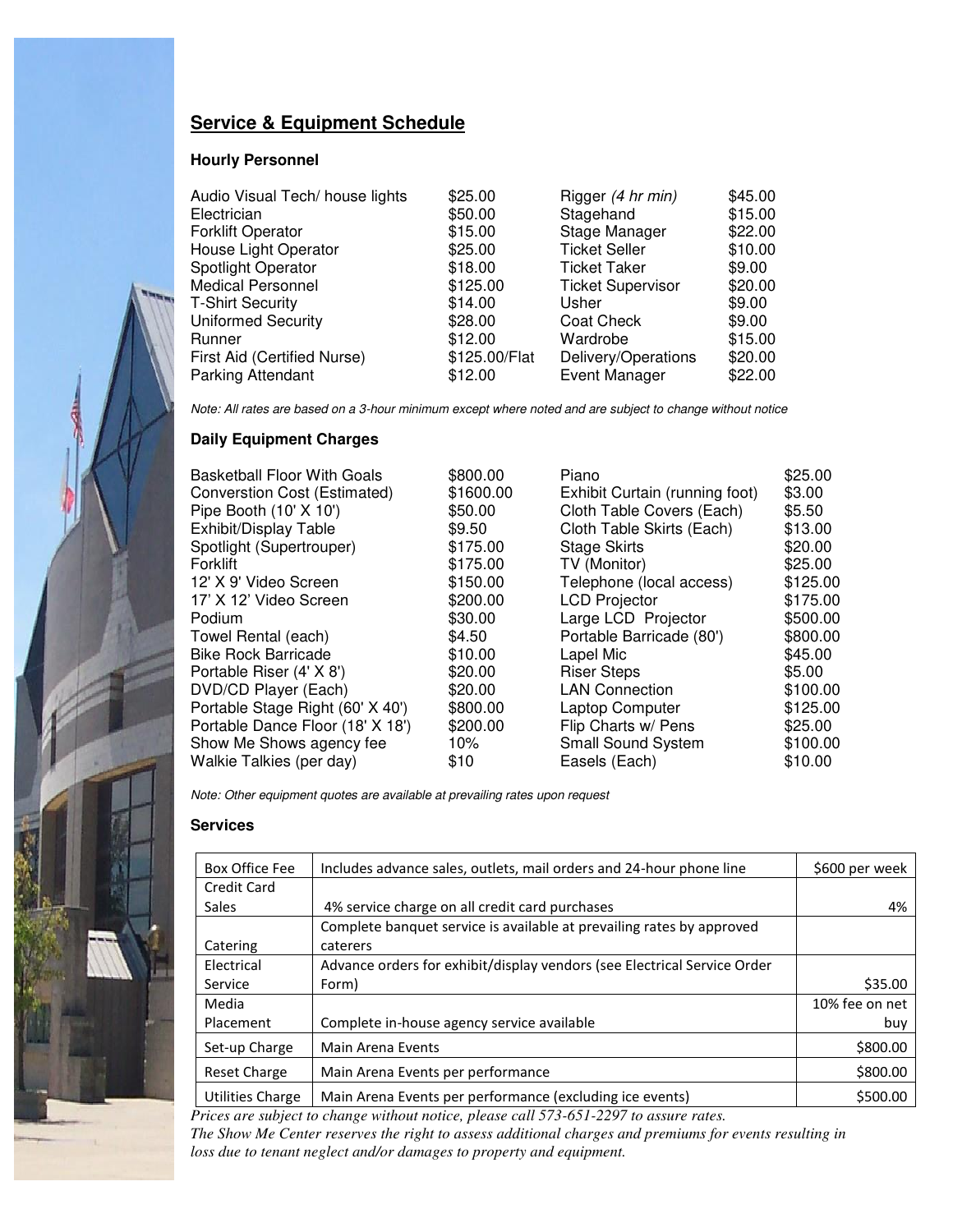## **Logistical Information**

Due to its unique design, the Show Me Center is versatile enough to stage multiple events simultaneously, and flexible enough to host a rodeo one evening and basketball game the next. It is this dedication to quality client service and support that sets the Show Me Center apart from its competition. *See Maps and Diagrams for additional information.* 

## **LOGISTICAL SPECIFICATIONS**

## Floor & Capacity

Floor Dimensions: 156 feet x 205 feet Dashers: No Ice: No Seating Capacity: 2500-7600 Capacity of Lobby: 633

Floor Capacity: Dependent on configuration

## Stage

Stage Height: 4, 5, or 6 feet Steps: 4 sections

Rigging

Load limit per Point: Variable

Floor to Steel: 45 feet Floor to Roof Height: 60 feet

Dressing Rooms

Section Size: 4 feet x 8 feet Risers: 4 feet x 8 feet wide by 1 or 2 feet high

Load limit on Roof: 78,600 pounds Description: No more than 6000 pounds vertical or 400 pounds horizontal applied to any single beam. Obstruction: Fixed sound cluster at 35 feet from floor and 56 feet from west wall. Scoreboards: Scoreboard center of house rises to 45 feet

Large Locker Room: 2 with showers and fixtures (approximately 411 square foot each.) Large Dressing Rooms: 1 with two bathrooms and one shower (283 square foot.) Star Dressing Rooms: 2 with one bathroom and shower each (95 square foot each) Production Room 1: 1 no bathroom or shower (142 square foot)

Production Room 2: 1 no bathroom or shower (98 square foot)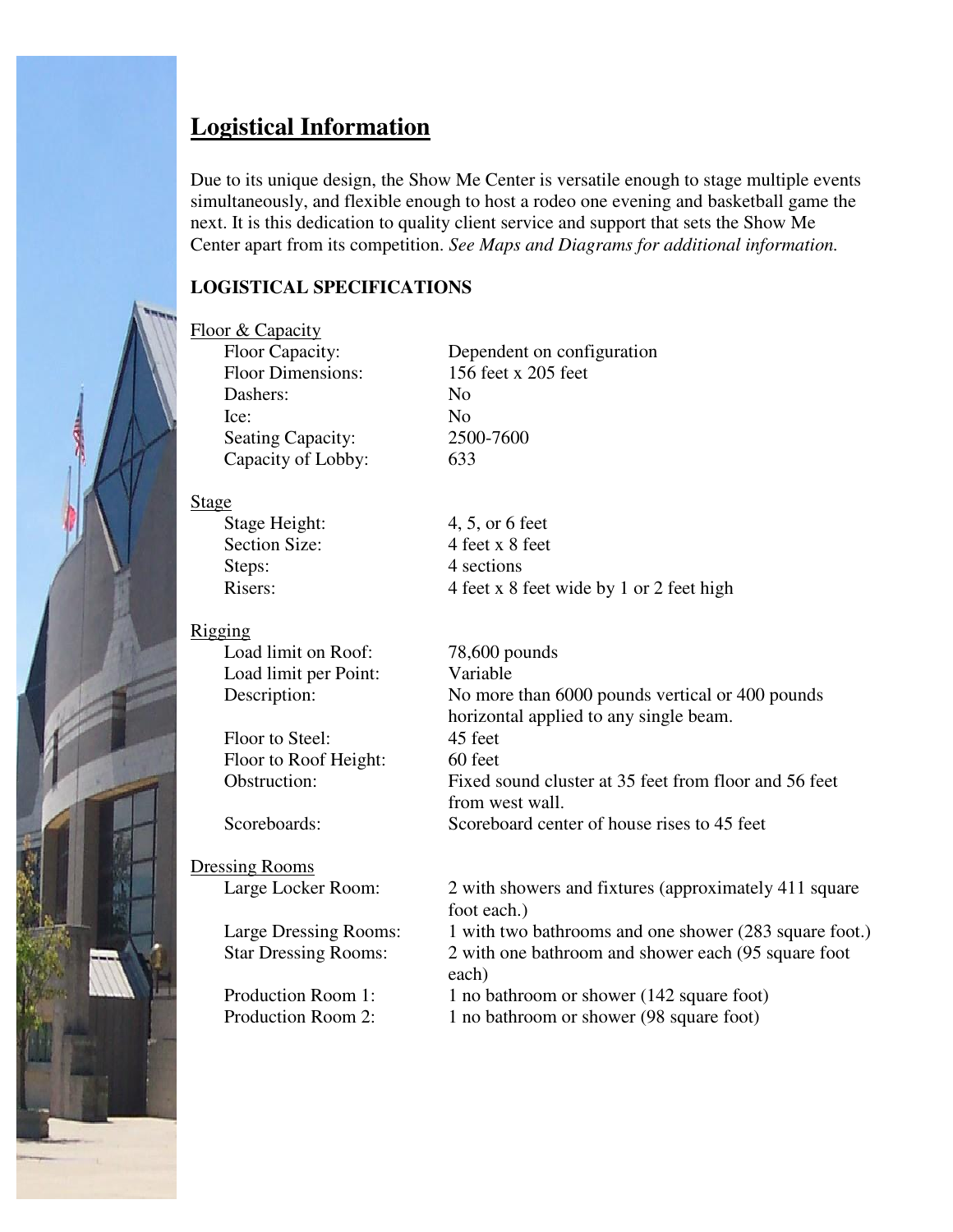

Power Service 1: 400 amps, 3 phase, 240 volts Service 2: 200 amps, 3 phase, 240 volts Service 3: 400 amps, 3 phase, 240 volts Service 4: 200 amps, 3 phase, 240 volts Separate Audio: Yes Location: Northwest and Southwest Arena Distance from Power to Stage:  $House - West end stage$  60 foot to center of stage Shore Power:  $3/50$  amps and  $2/60$  amps

Technical Information Number of Spotlights: 6 Type: Strong Xenon Super Trouper Power for Alternate Position: Yes I-COM System: Clear Com<br>
Cables and Distance: Varies Cables and Distance:

House – Center stage 115 foot to center of stage House – South stage 97 foot to center of stage

Position: 2 Front of house, 2 House left, 2 House right House Sound and Light Position: Southeast corner / off of main floor

House Lights

Incandescent: Programmable and dimmable lighting Vapor: Programmable lighting

## Pyrotechnics

Must make arrangements with Fire Marshall, Contact Jim Barbatti 573-651-2297

## Laser

Permit: N/A<br>Water and Drain: N/A<br>Available Water and Drain:

Forklifts

Number: 1 Capacity: 3500 pounds Lift Height: 20 feet Extension: Yes Fuel: Propane Extra Fuel on Premises: Yes

## Parking

Location: North Lot

Trucks: As Necessary Cars: 1500 (additional 1867 spots located nearby) Security: Available upon request Parking Passes: Not Applicable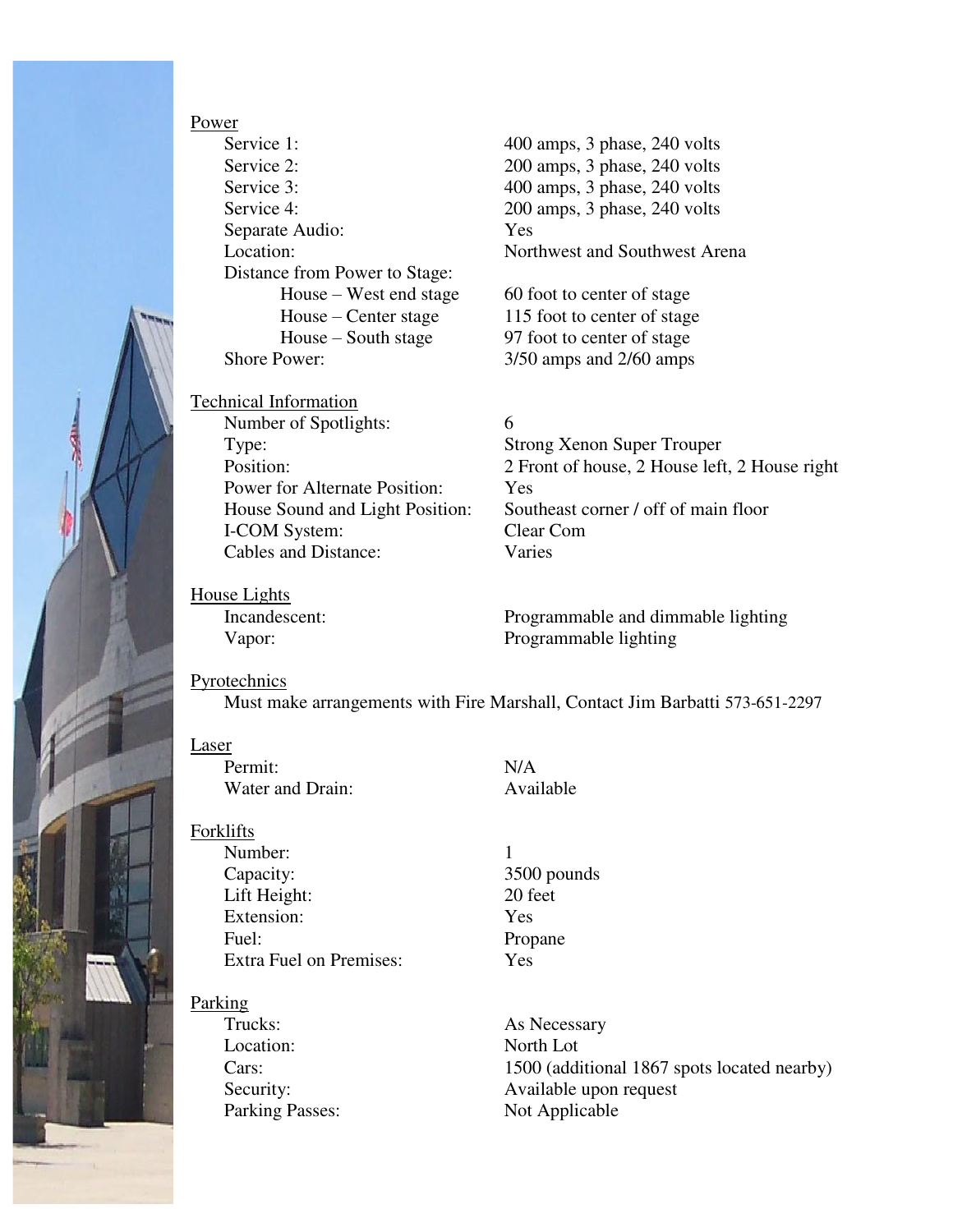## Load-In

Loading Docks (3) 2 Bed Level Bays: 7'10" Wide by 9'11" Tall 1 Drive-in Dock: 13'4" Wide by 13'4" Tall Truck Ramp: Yes on Bed level docks Distance to Stage House – West end stage: 80 feet House – Center stage: 175 feet House – South stage 200 feet Relationship to Stage: House West end stage: Stage Left House – Center stage: NW corner of Arena House – South stage: NW corner of Arena

#### Miscellaneous

í

Ventilation: House HVAC Washing Machine and Dryer: Available upon request Soft Goods: Black Camera Risers: Available Smoking: Not permitted inside facility Storage Area: Limited space available Union: No Exit Signs: Must remain lighted Phone lines: Available upon request

Hi-speed Internet: Available upon request

Any additional questions may be answered by: Jim Barbatti at 573-651-2297.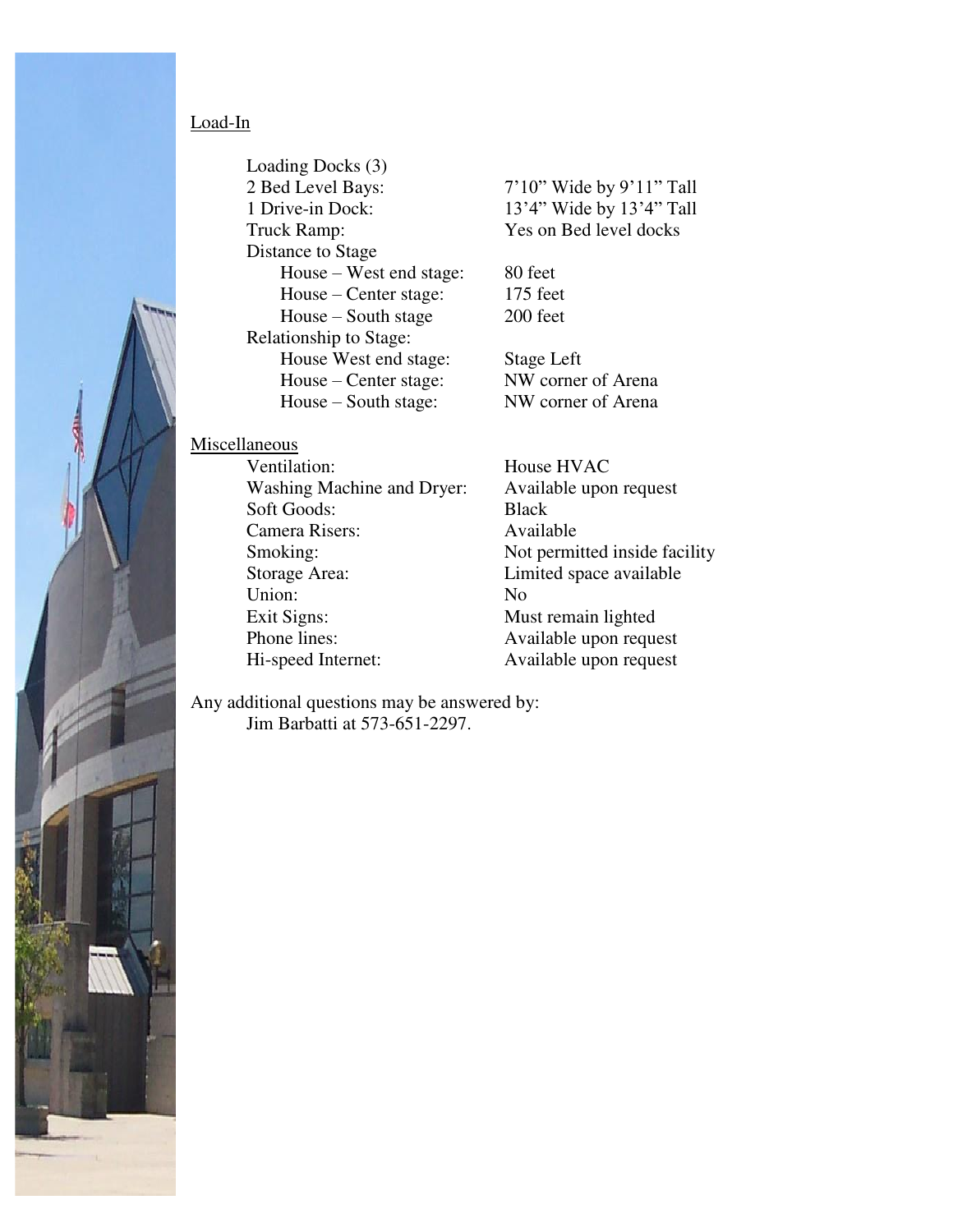## **Catering Service**

At the Show Me Center we have a wide array of different catering services available to please your group. From spicy chicken wings to pizza to a down-home family meal, it is our intent to allow our tenants the greatest flexibility in food service possible. Accordingly, we maintain an open catering policy via a list of approved caterers. In order to become an approved caterer, the company needs to apply to the Show Me Center. Upon satisfactory completion of the application, the catering company will be placed on the approved list. Any questions regarding approval should be referred to the Show Me Center at 573-651-2297. For a list of our in-house catering menu visit www.showmecenter.biz or call 573-651-2297.

## **APPROVED CATERERS (In parenthesis alcohol provision)**

| Chartwell's Catering (Full Bar)   | 573-651-2511 |
|-----------------------------------|--------------|
| Domino's Pizza (Food Only)        | 573-651-3880 |
| Drury Lodge (Full Bar)            | 573-334-7151 |
| Pilot House (Beer & Wine)         | 573-334-7106 |
| Port Cape Restaurant (Full Bar)   | 573-334-0954 |
| Ray's (Full Bar)                  | 573-264-1115 |
| Tractors Restaurant (Beer & Wine) | 573-243-0340 |
| Rose Bed Inn (Full Bar)           | 866-767-3899 |
| Honey Baked Ham & Café            | 573-334-1963 |
| Gordonville Grill (Full Bar)      | 573-243-0101 |
| Rude Dog Pub (Full Bar Only)      | 573-335-4447 |

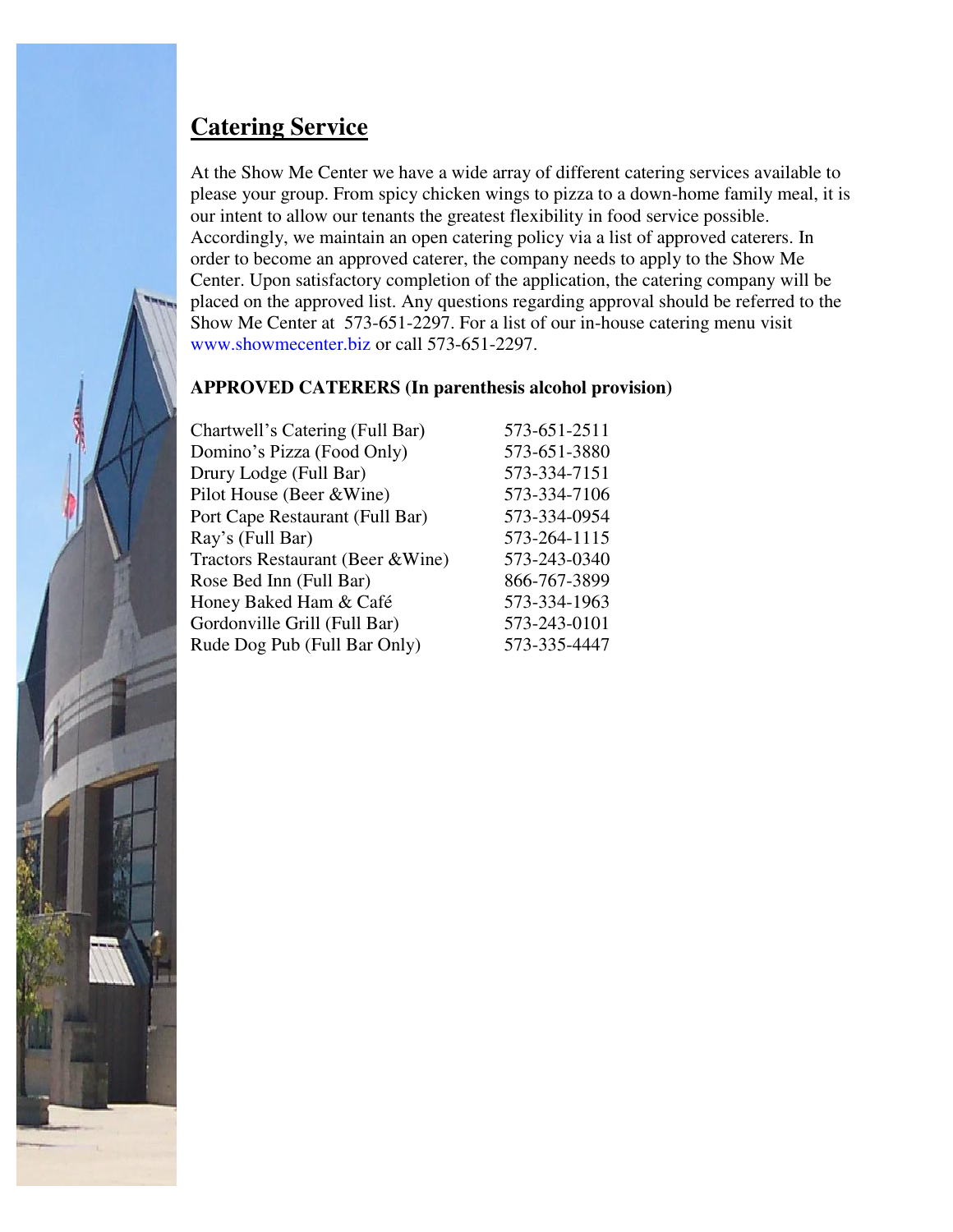## **Maps and Diagrams**

## **Location Maps**





#### Overview Map

The red star denotes the Show Me Center's location, just off Hwy 55, between Memphis, TN and St. Louis, MO

## Closer View

After exiting Hwy 55 and heading south on Hwy 61 (Kingshighway), follow to Broadway, turn east, follow to Sprigg and turn north. The red star denotes the Show Me Center's location.

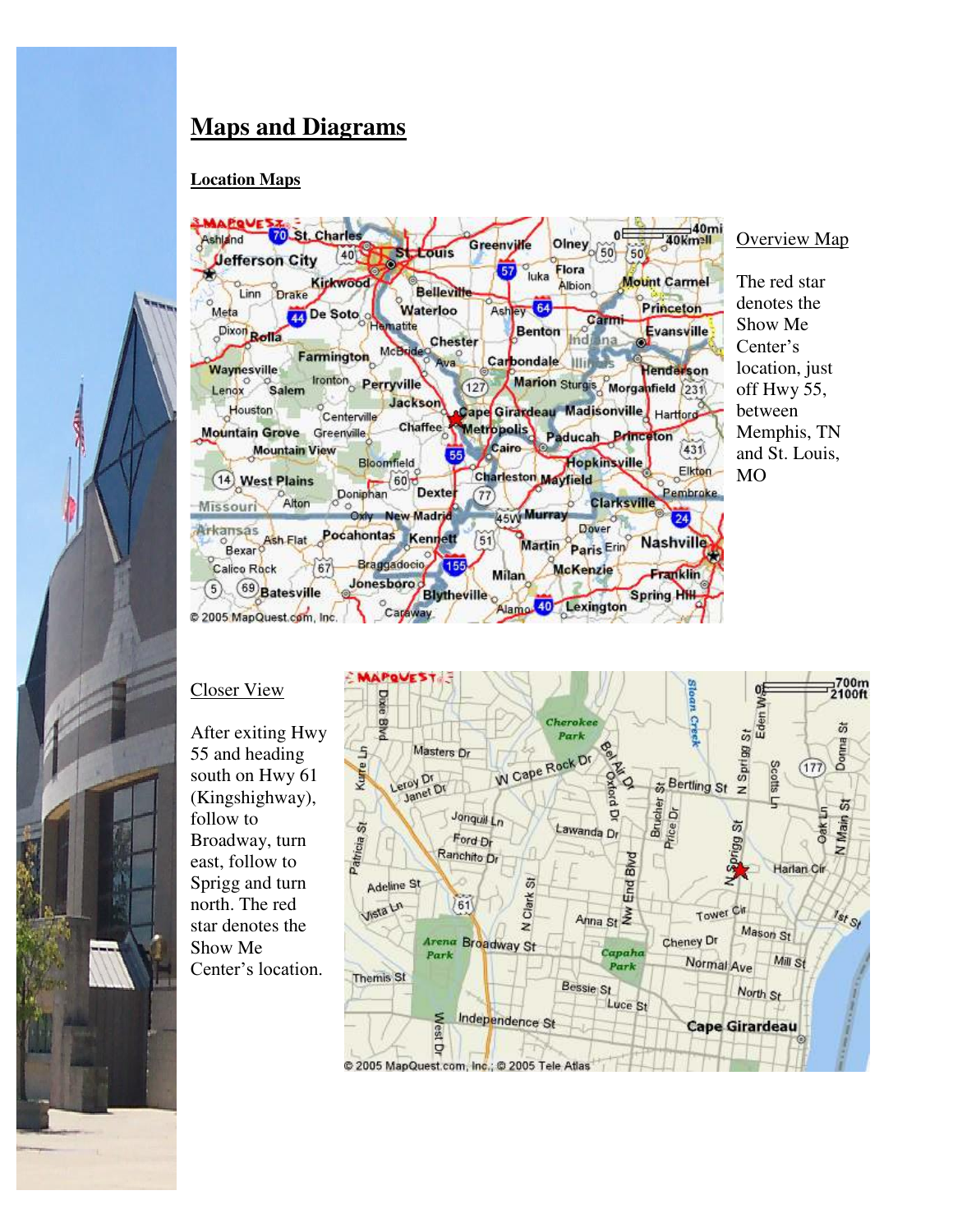## **SEATING SETUPS AND DIAGRAMS**

## **Basketball**



## **Concourses**



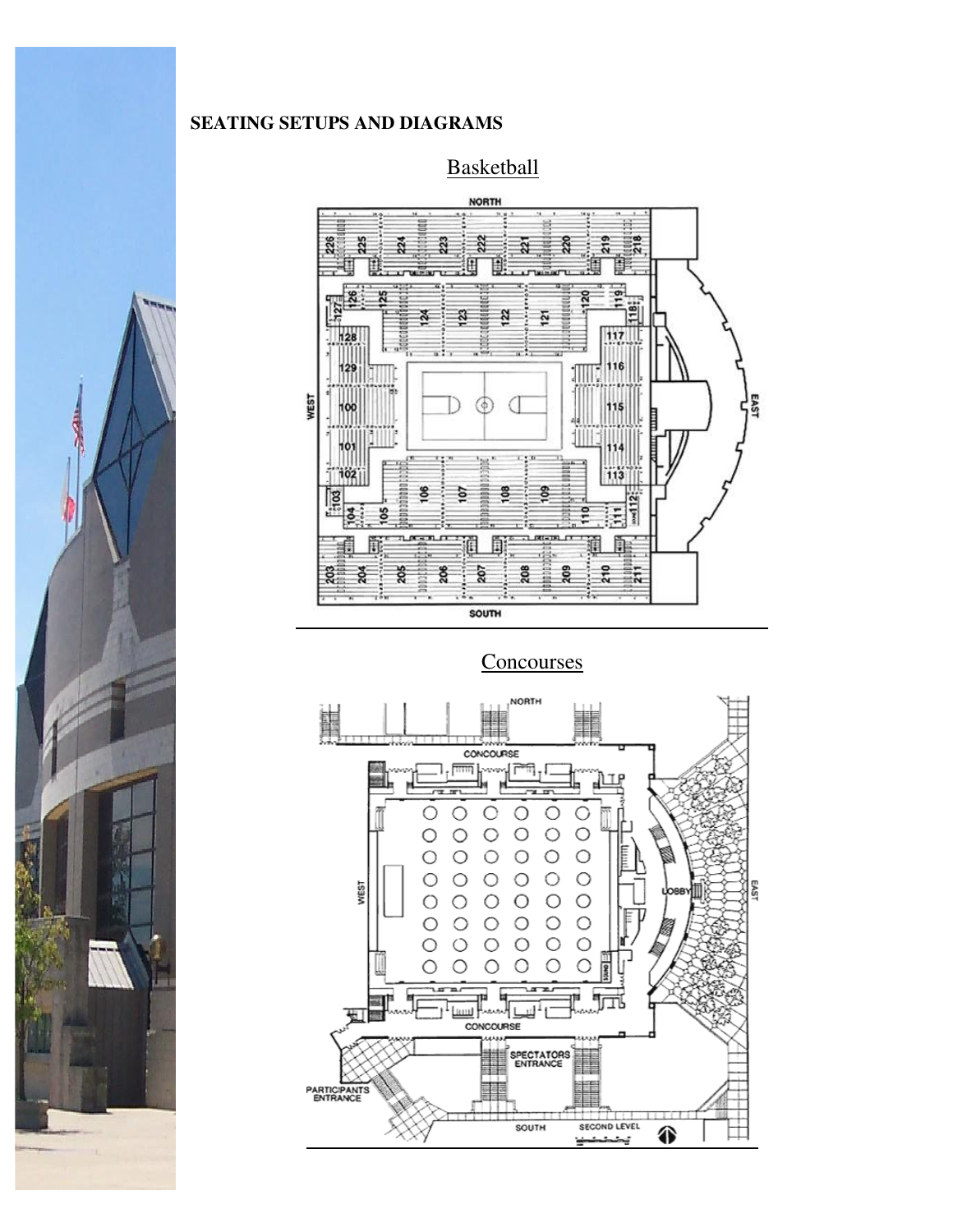## Meeting Rooms



## **Exhibitions**



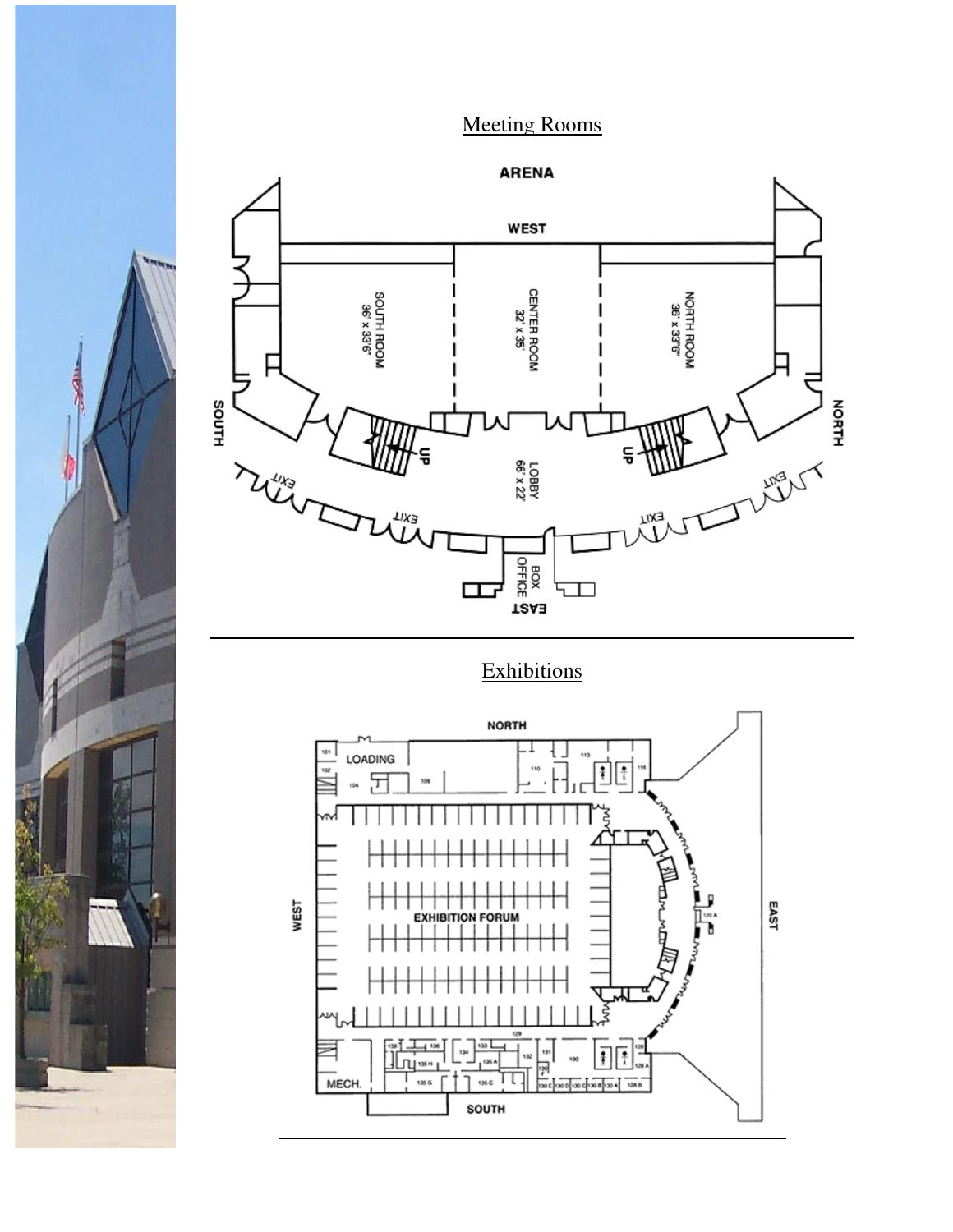## Center Stage



South End Stage



West End Stage

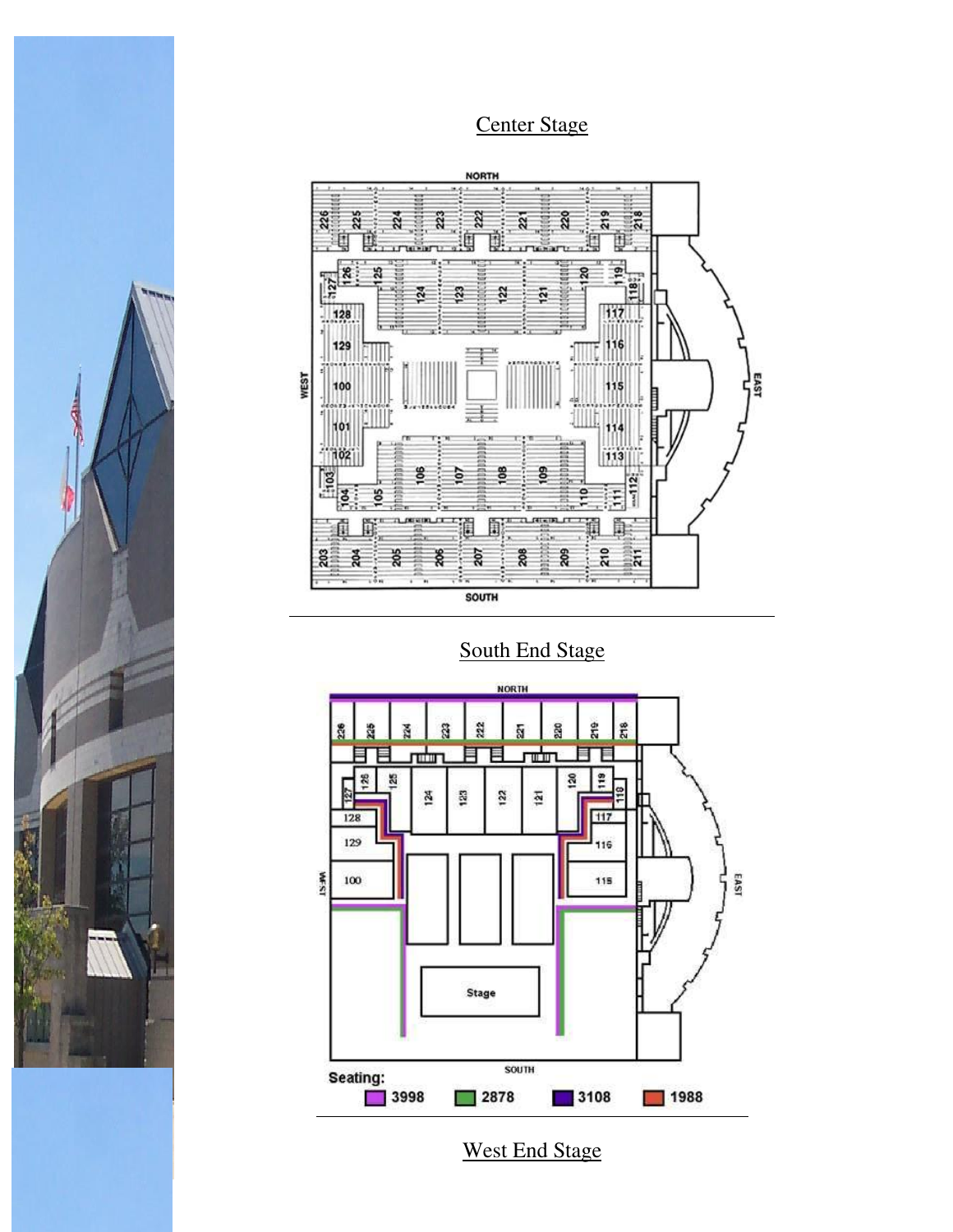